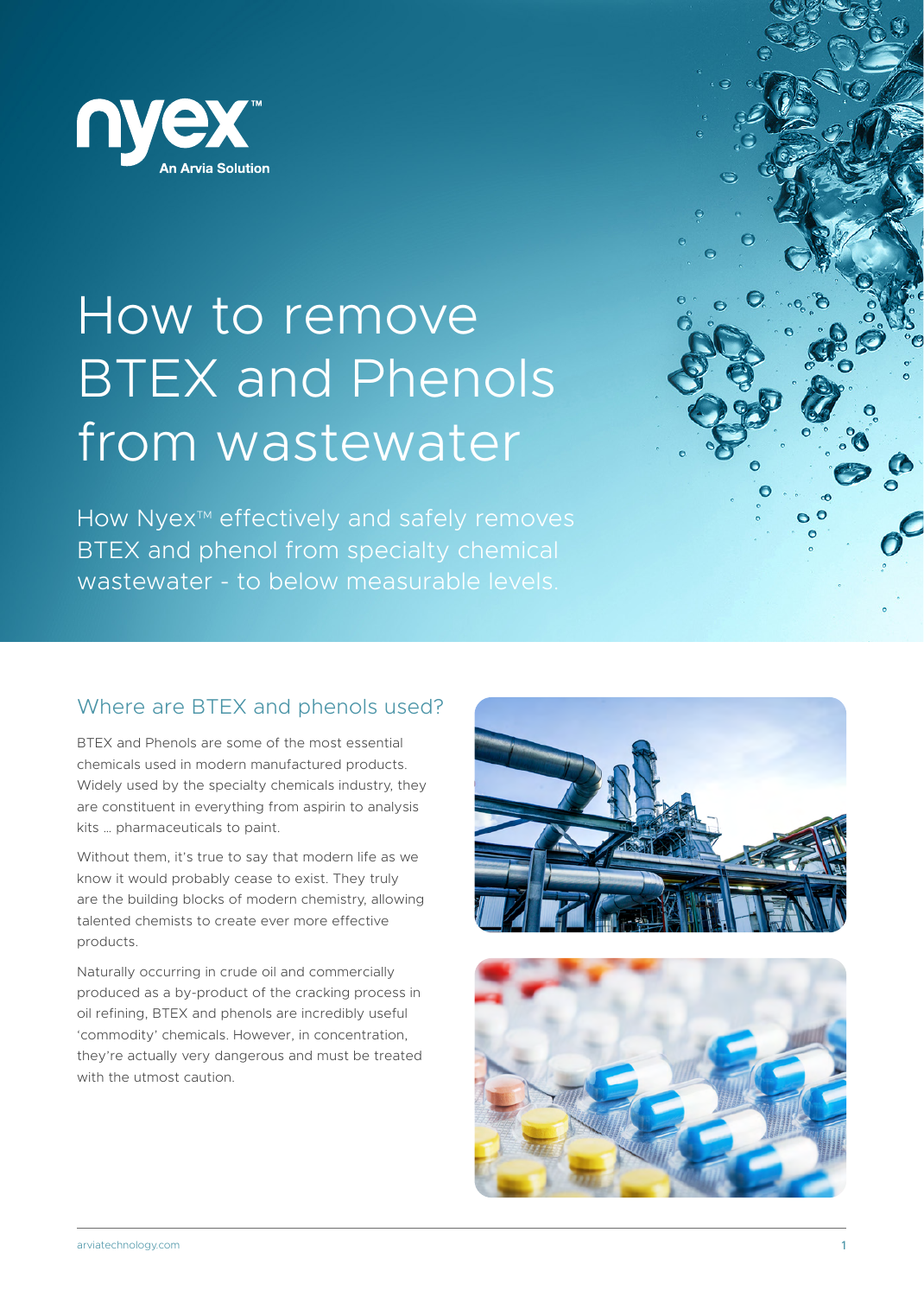# Why do BTEX and Phenols need to be removed from wastewater?

#### **BTFX**

BTEX (benzene, toluene, ethylbenzene and xylene) are volatile organic compounds. They occur naturally in seawater, especially near deposits of crude oil. In recent years, higher concentrations in emissions from transport, along with the application and manufacture of coatings as well as all types of plastics manufacturing have led to the risks from these compounds to be brought into prominence.

Health issues relating to increased exposure to BTEX range from respiratory and gastro-intestinal issues right through to risks of brain damage and leukaemia. Even inhaling the fumes in any concentration for a few minutes can make people feel extremely unwell.

#### Phenols

Phenols are similar to alcohols but because they form stronger hydrogen bonds, they are more soluble in water and thus are more likely to be unwanted constituents of industrial wastewater.

In its simplest form, phenol is known as monohydroxybenzene (benzenol or more simply, carbolic acid) and was reportedly used as the first surgical antiseptic by British surgeon Joseph Lister in 1865.

However, medicine has come a long way from 18th Century 'kill or cure' treatments and although phenols are now widely used as a disinfectant in cleaners and mouthwash (in low concentrations of course) a small amount on the skin in concentrated form can cause severe burns and could eventually lead to death.

Even in low concentrations therefore, it's imperative that BTEX and Phenols are separated from wastewater as far as possible. Fortunately, the Arvia Nyex<sup>™</sup> system is perfectly suited to remove these compounds down to below measurable levels.

## How BTEX and phenols get into wastewater

There are two main ways by which these unwanted compounds can appear in industrial wastewater and both are an unavoidable by-product of many manufacturing processes.

- Water is used in the production process that also features BTEX and/or phenols.
- Any washdown or maintenance routines will add to concentrations of BTEX or phenols in water used.

With the increasing cost of water - and sometimes even its availability being under threat - it makes sense to purify plant wastewater as much as possible. Many companies are starting to consider the possibility of  $ZLD$  (zero liquid discharge). Nyex<sup> $M$ </sup> helps to make this possible.

## Removing BTEX and phenols from wastewater

Most companies Arvia deals with are of a sufficient size to have trade effluent consents in place that will specify wastewater purity and so they are concerned about adhering to limits as well as minimising adverse CSR exposure.

Our Nyex<sup>™</sup> treatment systems overcome the issues often experienced with traditional AOPs (advanced oxidation processes) and provide a robust and effective solution for the removal of organics. They work through a unique combination of adsorption and oxidation and can be placed at various points in many industrial water polishing processes.

As well as efficiency and high performance, the overriding advantage of Nyex™ systems is that the process leaves no residue, resulting in minimal maintenance, maximum up-time and no toxic residue requiring removal and incineration (itself a major cause of pollution.)

Our new-generation Nyex Rosalox<sup>™</sup> systems can reduce BTEX and phenols to below the limit of detection in many specialty chemical processes – literally to parts per trillion, and in many processes has been shown to deliver COD polishing from >300 mg/L to below LOD.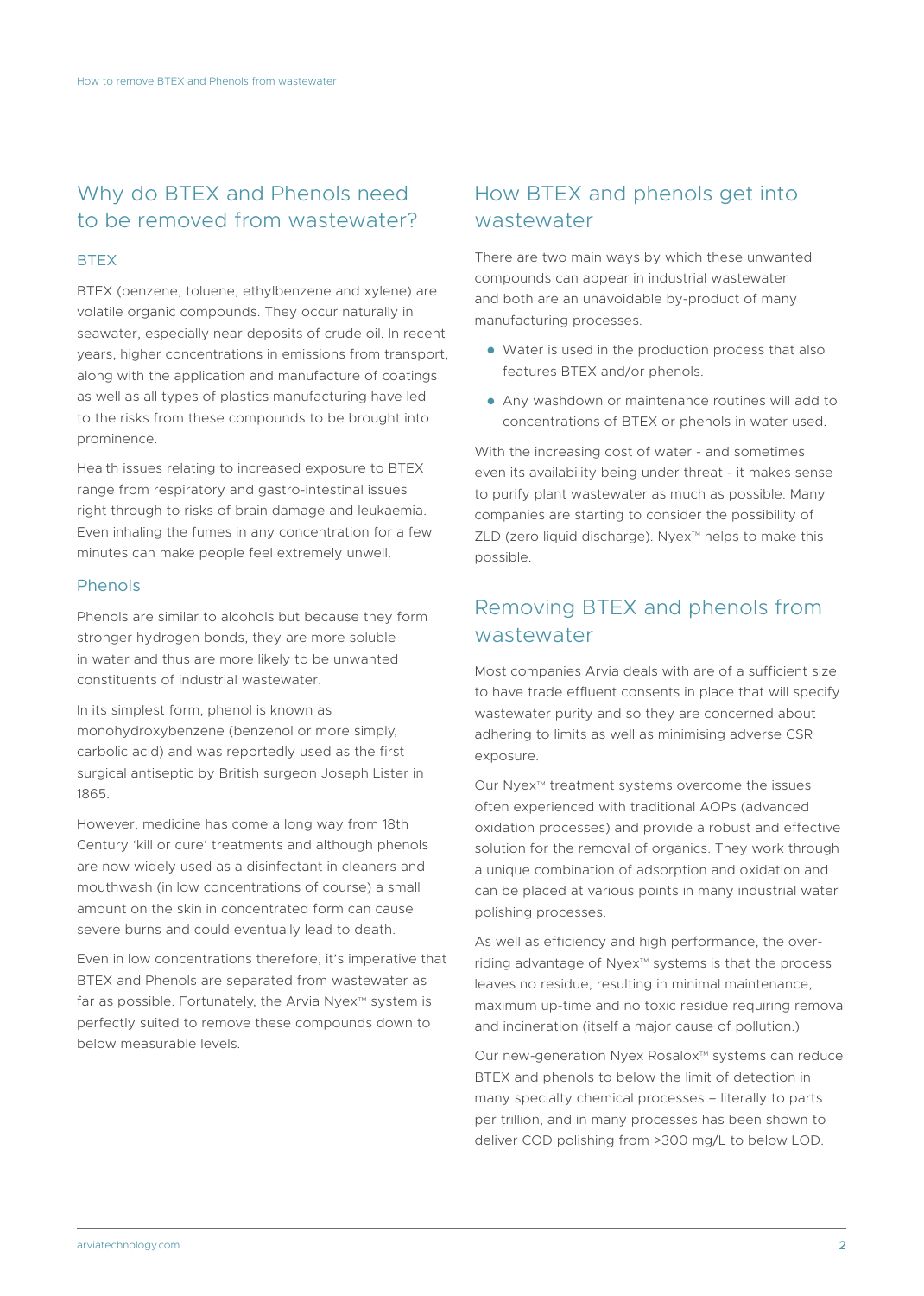

## Nyex<sup>™</sup> as a complementary water treatment technology

Conventionally, in many industries, Nyex™ polishing systems are placed as a tertiary line of water treatment behind mechanical and biological systems.

However, when dealing with high concentrations of BTEX and/or phenols, the Nyex<sup>™</sup> system often needs to be placed second in line after mechanical filtration, otherwise phenols and BTEX will destroy many of the active parts of a biological or RO system and render them ineffective. (In RO systems the expensive-toreplace membranes can be easily damaged by phenols.)

Nyex<sup>™</sup> works as a complementary technology in most cases, removing specific recalcitrant and harmful organic compounds, whilst protecting existing processes like biological or RO.

### Protecting other water treatment processes

Biological and reverse osmosis water cleansing are ideal for removing other unwanted compounds, but the damage that BTEX/phenols can do to a biological or RO system (and the relative ineffectiveness of removal of BTEX and phenols in these systems) mean that they need to work in tandem to deliver the best results.

So in many cases, we'll recommend a more modular approach with Nyex™ systems positioned in various key places in a plant to address these issues. All Arvia Nyex<sup>™</sup> systems are scalable with a small footprint and no moving parts, requiring no chemical dosing. Additionally, they do not generate toxic sludge like many other water treatment systems.

#### GAC vs Nyex™

Granular Activated Carbon (GAC) is often used by the specialty chemical industry because it's also reasonably effective at reducing concentrations of BTEX and phenols. However, unlike Nyex™ systems, GAC has some major issues which can make it less environmentally friendly and less cost-effective.

- 1. The carbon bed needs replenishing from time to time; this means taking the equipment out of service leading to potential production suspension or changing over to a parallel system – which of course has its own implications in terms of CapEx. Changeovers need scheduling and are a potential problem if they don't happen regularly.
- 2. If too much phenol or BTEX is sent through a GAC it may become saturated before it is due to be refreshed, which leads to a breach of discharge certifications.
- 3. It's usual to insure against over-saturation (and any resultant environmental fines) but it adds to the OpEx considerably.
- 4. If a plant only has a very small GAC process and the medium is only changed twice a year then that's probably the most cost-effective solution. But a large GAC installation that has (say) its medium changed a few times a year will cost more in OpEx than an equivalent  $Nyex^m$  system that only needs topping up annually and has no waste.
- 5. GAC sounds eco friendly and fairly passive, but in truth it's neither. Trucking away the spent carbon is clearly not environmentally friendly. Also, to refresh the carbon takes a lot of energy, so essentially there is no net eco benefit.